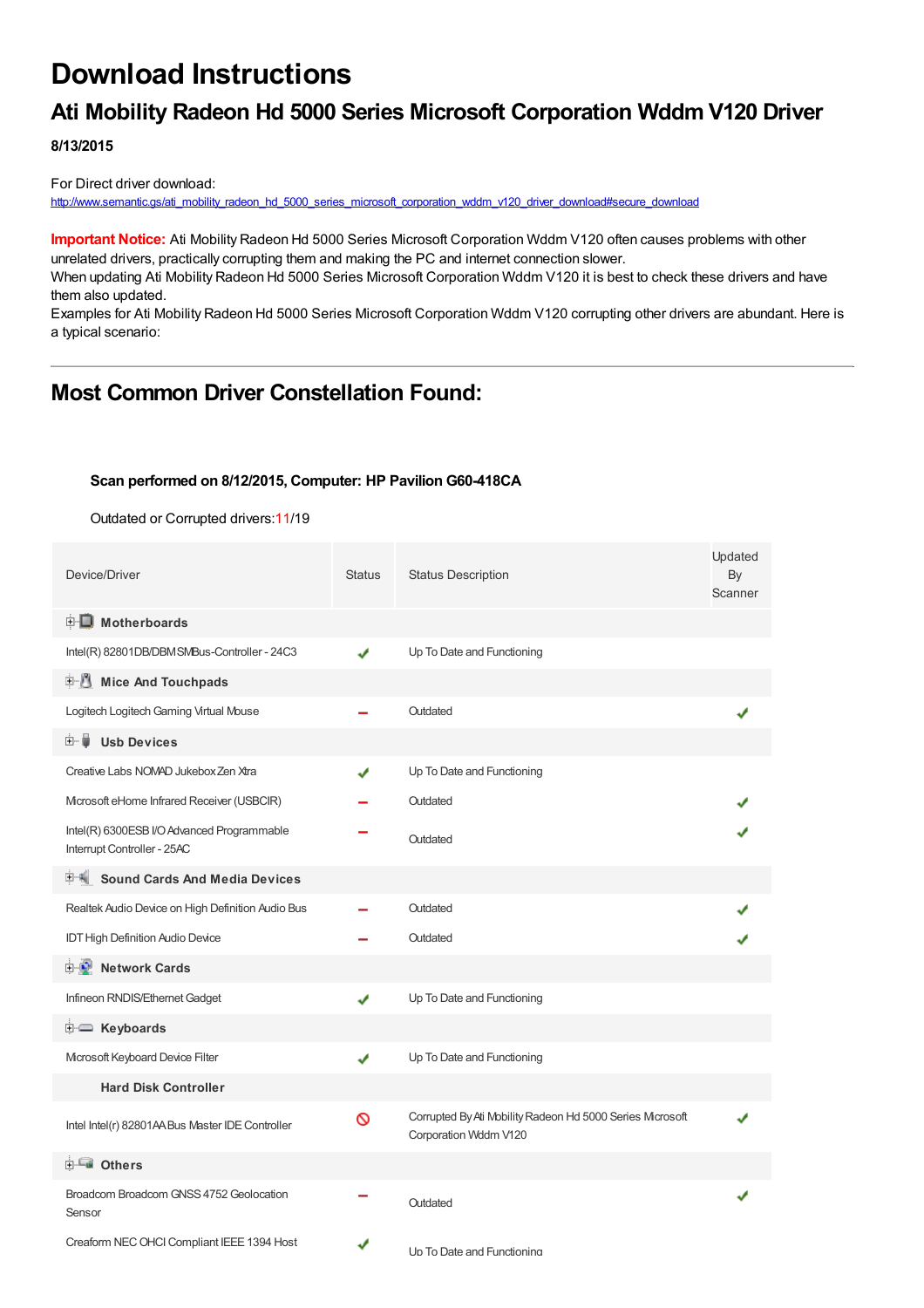| Controller                                                            |                            |                                                                                    |  |
|-----------------------------------------------------------------------|----------------------------|------------------------------------------------------------------------------------|--|
| ENE ENE CB-1410/851 Cardbus Controller                                |                            | Outdated                                                                           |  |
| 由收<br><b>Cameras, Webcams And Scanners</b>                            |                            |                                                                                    |  |
| Sunplus IT HD Webcam                                                  | J                          | Up To Date and Functioning                                                         |  |
| Video Cards                                                           |                            |                                                                                    |  |
| NVIDIA NVIDIA GeForce GT 630M                                         | Ø                          | Corrupted By Ati Mobility Radeon Hd 5000 Series Mcrosoft<br>Corporation Wddm V120  |  |
| <b>E</b> Input Devices                                                |                            |                                                                                    |  |
| Lenovo Lenovo USB Optical Wheel Mouse (HID)                           |                            | Up To Date and Functioning                                                         |  |
| <b>E-T</b> Port Devices                                               |                            |                                                                                    |  |
| Huawei Vodafone Mobile Broadband Diagnostics<br>Port (Huawei) (COM23) | Ø                          | Corrupted By Ati Mobility Radeon Hd 5000 Series Microsoft<br>Corporation Wddm V120 |  |
| 中 Monitors                                                            |                            |                                                                                    |  |
| Sony Digital Flat Panel (1024x768)                                    | Ø                          | Corrupted By Ati Mobility Radeon Hd 5000 Series Microsoft<br>Corporation Wddm V120 |  |
| 中国 Mobile Phones And Portable Devices                                 |                            |                                                                                    |  |
| <b>Acer NOKIA</b>                                                     | $\boldsymbol{\mathcal{F}}$ | Up To Date and Functioning                                                         |  |

### **Ati Mobility Radeon Hd 5000 Series Microsoft Corporation Wddm V120 Driver Models:**

| <b>Driver</b><br><b>Model</b>                                                                                       | <b>Original</b><br><b>Upload</b><br><b>Date</b> | Last<br><b>Modification</b> | <b>Driver File</b>                                                                            | <b>File</b><br><b>Size</b> | <b>Most</b><br><b>Compatible</b><br><b>Computer</b><br><b>Model</b> | <b>Availabilty</b><br>Τo<br><b>Scanner</b> |
|---------------------------------------------------------------------------------------------------------------------|-------------------------------------------------|-----------------------------|-----------------------------------------------------------------------------------------------|----------------------------|---------------------------------------------------------------------|--------------------------------------------|
| <b>Ati Mobility</b><br><b>Radeon Hd</b><br>5000 Series<br><b>Microsoft</b><br>Corporation<br>Wddm V120<br>21.1336   | 1/25/2015 8/9/2015                              |                             | ati_mobility_radeon_hd_5000_series_microsoft_corporation_wddm_v120-171kb<br>21.1336.exe       |                            | Sony VGC-<br><b>LS31N</b>                                           | √                                          |
| <b>Ati Mobility</b><br><b>Radeon Hd</b><br>5000 Series<br><b>Microsoft</b><br>Corporation<br>Wddm V120<br>31.12.126 | 1/15/2015 8/9/2015                              |                             | ati_mobility_radeon_hd_5000_series_microsoft_corporation_wddm_v120-76kb<br>31.12.126.exe      |                            | HPVG244AA-<br>ABU p6235uk,                                          |                                            |
| <b>Ati Mobility</b><br><b>Radeon Hd</b><br>5000 Series<br><b>Microsoft</b><br>Corporation<br>Wddm V120<br>61.12.164 | 12/14/2014 8/10/2015                            |                             | ati_mobility_radeon_hd_5000_series_microsoft_corporation_wddm_v120-210kb<br>61.12.164.exe     |                            | NEC <sub>PC</sub><br>VY16MEXJRFHX.                                  | ✔                                          |
| <b>Ati Mobility</b><br><b>Radeon Hd</b><br>5000 Series<br><b>Microsoft</b><br>Corporation<br>Wddm V120<br>1.1271.19 | 8/14/2014 8/7/2015                              |                             | ati_mobility_radeon_hd_5000_series_microsoft_corporation_wddm_v120-<br>126kb<br>1.1271.19.exe |                            | AnabelleB Argyle<br>M300.                                           |                                            |
| <b>Ati Mobility</b><br><b>Radeon Hd</b><br>5000 Series<br><b>Microsoft</b><br>Corporation<br>Wddm V120              | 9/7/2014                                        | 8/6/2015                    | $-60421.1$ .exe                                                                               | 40kb                       | Fujitsu<br>FMVWJS2B77.                                              |                                            |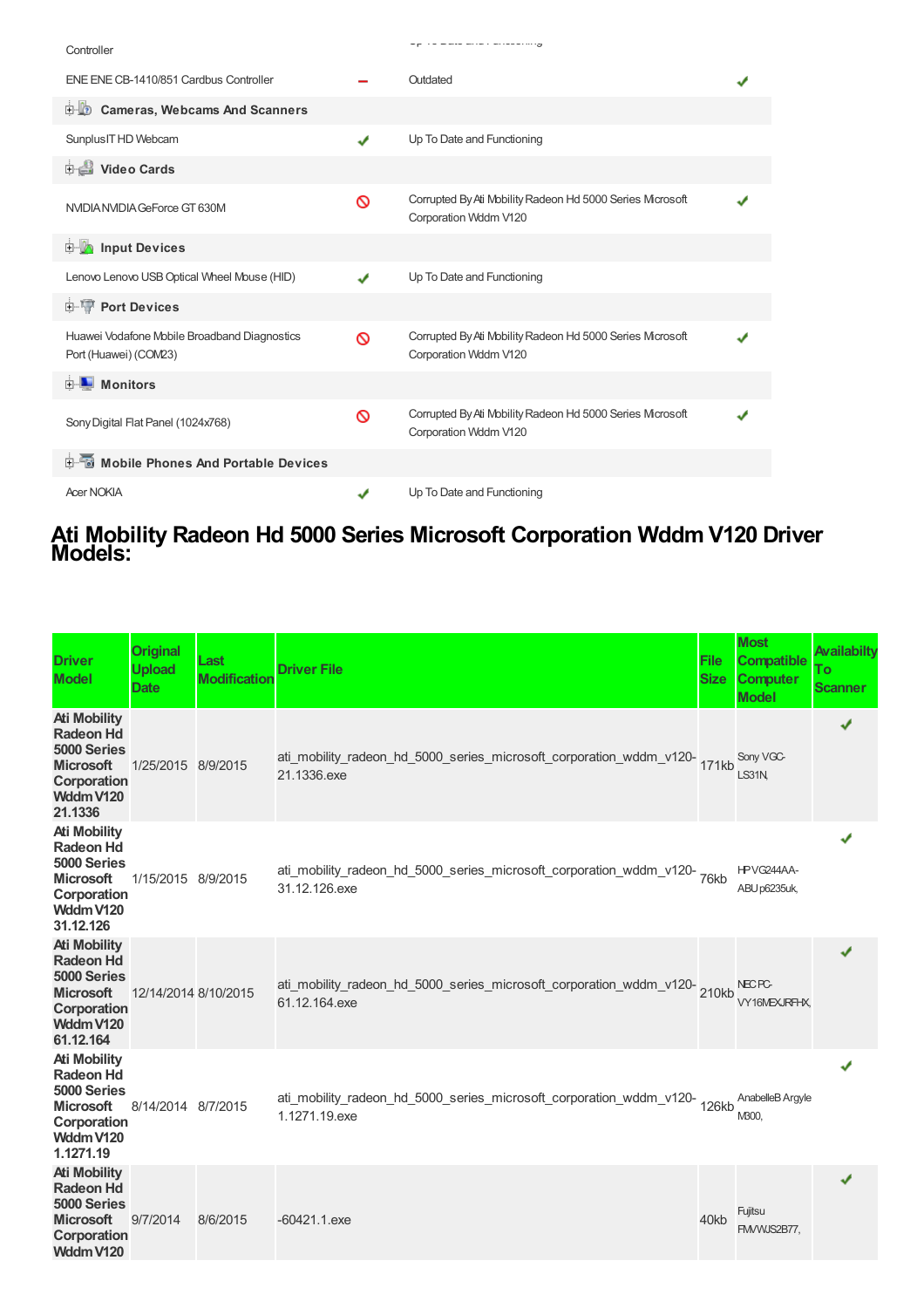| 60421.1                                                                                                               |                     |                                                                                                 |       |                                                                    |   |
|-----------------------------------------------------------------------------------------------------------------------|---------------------|-------------------------------------------------------------------------------------------------|-------|--------------------------------------------------------------------|---|
| <b>Ati Mobility</b><br><b>Radeon Hd</b><br>5000 Series<br><b>Microsoft</b><br>Corporation<br>Wddm V120<br>41.12.11.14 | 11/10/2014 8/3/2015 | ati_mobility_radeon_hd_5000_series_microsoft_corporation_wddm_v120-<br>181kb<br>41.12.11.14.exe |       | <b>Toshiba Satellite</b><br>A100-386,                              |   |
| <b>Ati Mobility</b><br>Radeon Hd<br>5000 Series<br><b>Microsoft</b><br>Corporation<br>Wddm V120<br>U82324             | 1/11/2015 8/7/2015  | wqyotvqd-u82324.exe                                                                             | 123kb | <b>IBM</b> ThinkPad<br>Z60t,                                       | ✔ |
| <b>Ati Mobility</b><br>Radeon Hd<br>5000 Series<br><b>Microsoft</b><br>Corporation<br>Wddm V120<br>1.132.171.1        | 11/25/2014 8/7/2015 | ati_mobility_radeon_hd_5000_series_microsoft_corporation_wddm_v120-<br>1.132.171.1.exe          |       | Fujitsu<br>FM/XD1W92Z,                                             | ✔ |
| <b>Ati Mobility</b><br><b>Radeon Hd</b><br>5000 Series<br><b>Microsoft</b><br>Corporation<br>Wddm V120<br>1.12462.1   | 1/11/2015 8/6/2015  | ati_mobility_radeon_hd_5000_series_microsoft_corporation_wddm_v120-<br>97kb<br>1.12462.1.exe    |       | <b>NECEASYNOTE</b><br>P910R00406,                                  | ✔ |
| <b>Ati Mobility</b><br><b>Radeon Hd</b><br>5000 Series<br><b>Microsoft</b><br>Corporation<br>Wddm V120<br>A42074      | 10/23/2014 8/2/2015 | ati_mobility_radeon_hd_5000_series_microsoft_corporation_wddm_v120-215kb<br>a42074.exe          |       | NEC <sub>PC</sub><br>VJ22GXNEHTXA,                                 | ✔ |
| <b>Ati Mobility</b><br><b>Radeon Hd</b><br>5000 Series<br><b>Microsoft</b><br>Corporation<br>Wddm V120<br>8302.16     | 10/18/2014 8/7/2015 | ati_mobility_radeon_hd_5000_series_microsoft_corporation_wddm_v120-<br>8302.16.exe              |       | <b>Packard Bell</b><br>117kb PACKARD BELL<br><b>IMAX X7300 SP,</b> | ✔ |
| <b>Ati Mobility</b><br><b>Radeon Hd</b><br>5000 Series<br><b>Microsoft</b><br>Corporation<br>Wddm V120<br>2399        | 10/29/2014 8/7/2015 | ati_mobility_radeon_hd_5000_series_microsoft_corporation_wddm_v120-<br>148kb<br>2399.exe        |       | <b>HPHPCompag</b><br>nx6110,                                       |   |
| <b>Ati Mobility</b><br><b>Radeon Hd</b><br>5000 Series<br><b>Microsoft</b><br>Corporation<br>Wddm V120<br>T20902      | 1/21/2015 8/4/2015  | ati_mobility_radeon_hd_5000_series_microsoft_corporation_wddm_v120-79kb MCJAMS,<br>t20902.exe   |       |                                                                    |   |
| <b>Ati Mobility</b><br><b>Radeon Hd</b><br>5000 Series<br><b>Microsoft</b><br>Corporation<br>Wddm V120<br>202.19      | 7/31/2014 8/6/2015  | ati_mobility_radeon_hd_5000_series_microsoft_corporation_wddm_v120-212kb<br>202.19.exe          |       | Lenovo ThinkPad<br>L512,                                           | ✔ |
| <b>Ati Mobility</b><br><b>Radeon Hd</b><br>5000 Series<br><b>Microsoft</b><br>Corporation<br>Wddm V120<br>S63461.1    | 12/14/2014 8/3/2015 | ati_mobility_radeon_hd_5000_series_microsoft_corporation_wddm_v120-126kb<br>s63461.1.exe        |       | <b>ATTRILINE</b><br>PROFI 48,                                      | ✔ |
| <b>Ati Mobility</b><br><b>Radeon Hd</b><br>5000 Series<br>Microsoft                                                   | 1/19/2015 8/4/2015  | ati_mobility_radeon_hd_5000_series_microsoft_corporation_wddm_v120- <sub>115kh</sub> NECPC-     |       |                                                                    | ✔ |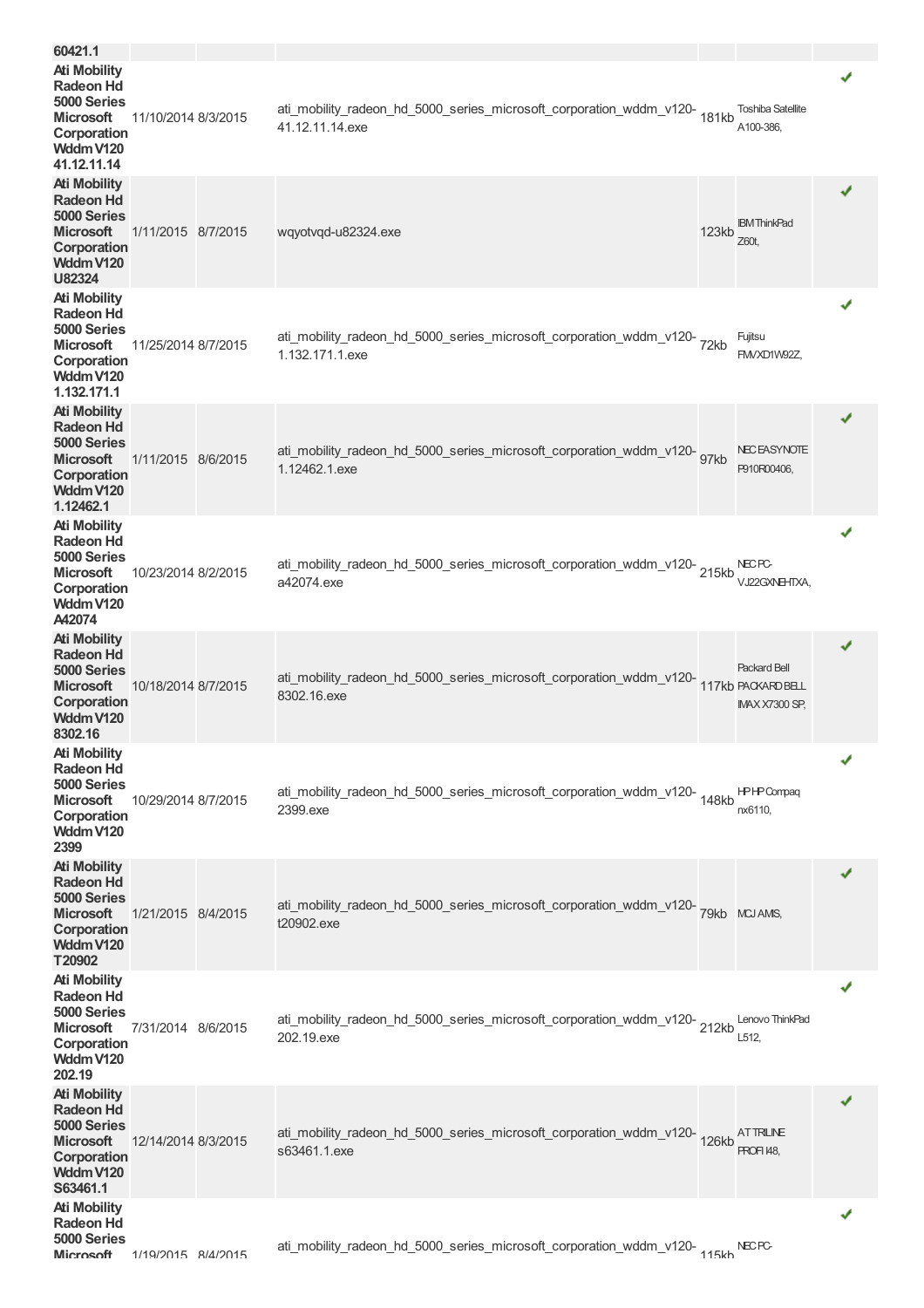| ויווער האווי<br>Corporation<br>Wddm V120<br>4272.17                                                                 | $\begin{array}{ccc}\n U & I & U & I & U & U & \nabla & I & U\n\end{array}$ |          | 4272.17.exe                                                                                       | $\sim$ MMMV VL150GS,                      |   |
|---------------------------------------------------------------------------------------------------------------------|----------------------------------------------------------------------------|----------|---------------------------------------------------------------------------------------------------|-------------------------------------------|---|
| <b>Ati Mobility</b><br><b>Radeon Hd</b><br>5000 Series<br><b>Microsoft</b><br>Corporation<br>Wddm V120<br>2.12892.1 | 12/23/2014 8/7/2015                                                        |          | ati_mobility_radeon_hd_5000_series_microsoft_corporation_wddm_v120-42kb<br>2.12892.1.exe          | Lenovo<br><b>ThinkCentre</b><br>M70e,     | ✔ |
| <b>Ati Mobility</b><br><b>Radeon Hd</b><br>5000 Series<br><b>Microsoft</b><br>Corporation<br>Wddm V120<br>M2001.14  | 9/15/2014 8/7/2015                                                         |          | ati_mobility_radeon_hd_5000_series_microsoft_corporation_wddm_v120-<br>89kb<br>m2001.14.exe       | Sony<br>SVE1712P1RB,                      | ✔ |
| <b>Ati Mobility</b><br><b>Radeon Hd</b><br>5000 Series<br><b>Microsoft</b><br>Corporation<br>Wddm V120<br>722.172   | 10/23/2014 7/31/2015                                                       |          | ati_mobility_radeon_hd_5000_series_microsoft_corporation_wddm_v120-166kb<br>722.172.exe           | BenQ Joybook<br>A51,                      | ✔ |
| <b>Ati Mobility</b><br><b>Radeon Hd</b><br>5000 Series<br>Microsoft<br>Corporation<br>Wddm V120<br>942.1            | 8/26/2014 8/5/2015                                                         |          | ati_mobility_radeon_hd_5000_series_microsoft_corporation_wddm_v120-<br>110kb<br>942.1.exe         | Fujitsu ESPRIMO<br>E900 0-Watt,           | ✔ |
| <b>Ati Mobility</b><br><b>Radeon Hd</b><br>5000 Series<br><b>Microsoft</b><br>Corporation<br>Wddm V120<br>Q30868    | 8/8/2014                                                                   | 8/8/2015 | ati_mobility_radeon_hd_5000_series_microsoft_corporation_wddm_v120-216kb POWERWATE<br>q30868.exe  | <b>NECNEC</b><br>S8310-2001,              |   |
| <b>Ati Mobility</b><br><b>Radeon Hd</b><br>5000 Series<br><b>Microsoft</b><br>Corporation<br>Wddm V120<br>2.14027   | 8/31/2014 8/5/2015                                                         |          | ati_mobility_radeon_hd_5000_series_microsoft_corporation_wddm_v120-<br>108kb<br>2.14027.exe       | HPFQ504AA-<br>ABG a6550a,                 | ✔ |
| <b>Ati Mobility</b><br><b>Radeon Hd</b><br>5000 Series<br><b>Microsoft</b><br>Corporation<br>Wddm V120<br>81.11.167 | 1/8/2015                                                                   | 8/3/2015 | ati_mobility_radeon_hd_5000_series_microsoft_corporation_wddm_v120-<br>81.11.167.exe              | Toshiba<br>125kb SATELITE C55-<br>$A-1OR$ | ✔ |
| <b>Ati Mobility</b><br><b>Radeon Hd</b><br>5000 Series<br>Microsoft<br>Corporation<br>Wddm V120<br>2.10802          | 9/12/2014 8/9/2015                                                         |          | ati_mobility_radeon_hd_5000_series_microsoft_corporation_wddm_v120-45kb<br>2.10802.exe            | <b>HPHP Pavilion</b><br>dv9000,           | ✔ |
| <b>Ati Mobility</b><br><b>Radeon Hd</b><br>5000 Series<br><b>Microsoft</b><br>Corporation<br>Wddm V120<br>T2.13386  | 10/11/2014 8/5/2015                                                        |          | ati_mobility_radeon_hd_5000_series_microsoft_corporation_wddm_v120-44kb BM265244G<br>t2.13386.exe |                                           |   |
| <b>Ati Mobility</b><br><b>Radeon Hd</b><br>5000 Series<br><b>Microsoft</b><br>Corporation<br>Wddm V120<br>33298     | 12/3/2014 8/7/2015                                                         |          | ati_mobility_radeon_hd_5000_series_microsoft_corporation_wddm_v120-<br>148kb<br>33298.exe         | Fujitsu<br>FM/NFC50WG,                    |   |
| <b>Ati Mobility</b>                                                                                                 |                                                                            |          |                                                                                                   |                                           |   |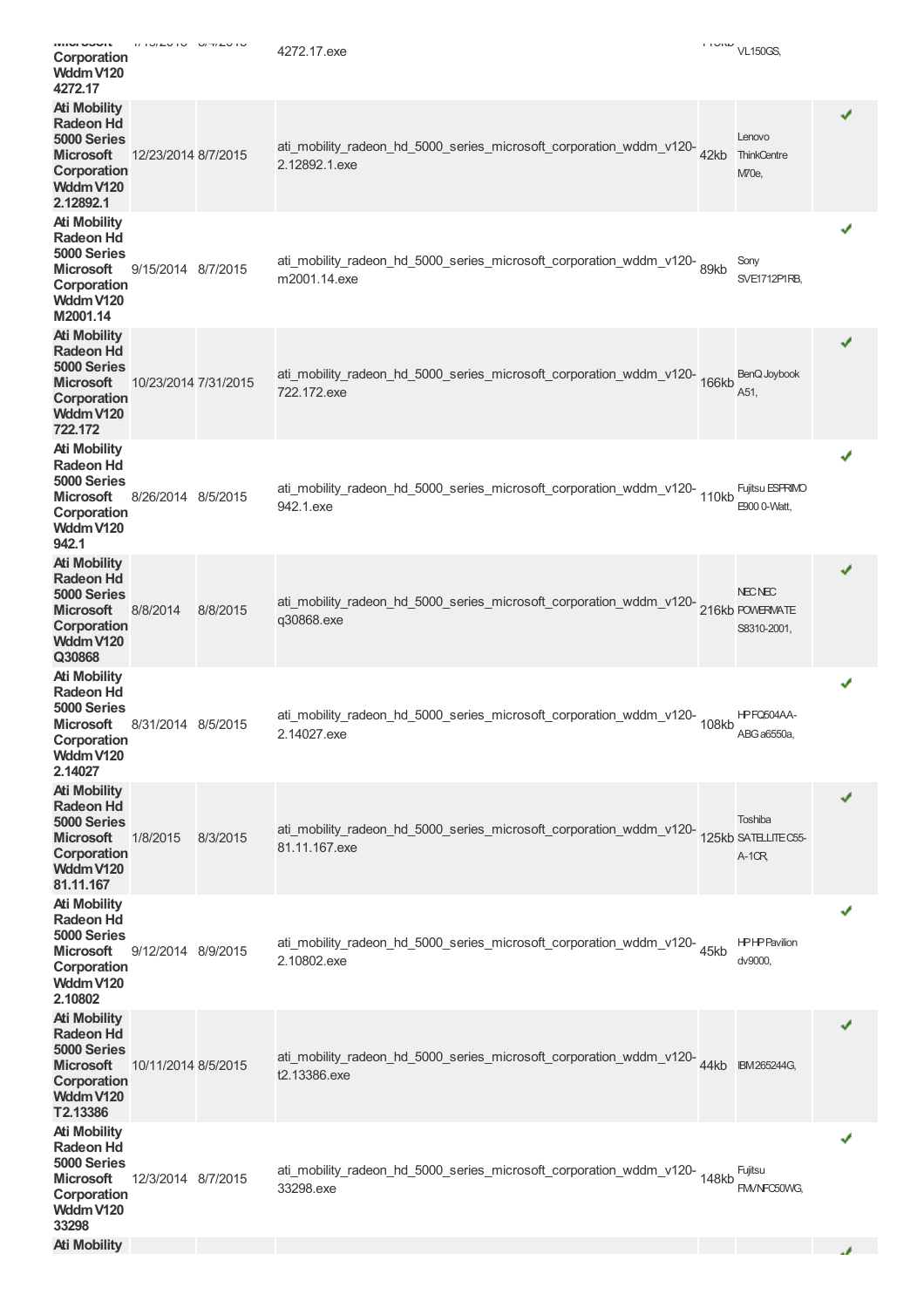| <b>Radeon Hd</b><br>5000 Series<br><b>Microsoft</b><br>Corporation<br>Wddm V120<br>1.12338                           | 9/10/2014 8/5/2015  |          | ati_mobility_radeon_hd_5000_series_microsoft_corporation_wddm_v120-<br>39kb<br>1.12338.exe     |              | Fujitsu<br><b>PRIMERGY</b><br>TX140 S1, | v |
|----------------------------------------------------------------------------------------------------------------------|---------------------|----------|------------------------------------------------------------------------------------------------|--------------|-----------------------------------------|---|
| <b>Ati Mobility</b><br><b>Radeon Hd</b><br>5000 Series<br><b>Microsoft</b><br>Corporation<br>Wddm V120<br>2648       | 10/3/2014 8/4/2015  |          | ati_mobility_radeon_hd_5000_series_microsoft_corporation_wddm_v120-216kb<br>2648.exe           |              | Sony PCV-<br>RZ502P,                    |   |
| <b>Ati Mobility</b><br>Radeon Hd<br>5000 Series<br><b>Microsoft</b><br>Corporation<br>Wddm V120<br>A61.1793          | 1/8/2015            | 8/2/2015 | ati_mobility_radeon_hd_5000_series_microsoft_corporation_wddm_v120-88kb<br>a61.1793.exe        |              | Sony VGC-<br>JS94FS,                    |   |
| <b>Ati Mobility</b><br>Radeon Hd<br>5000 Series<br><b>Microsoft</b><br>Corporation<br>Wddm V120<br>A2.10089          | 9/19/2014 8/5/2015  |          | ati_mobility_radeon_hd_5000_series_microsoft_corporation_wddm_v120-<br>35kb<br>a2.10089.exe    |              | <b>EMachines</b><br>EME725,             |   |
| <b>Ati Mobility</b><br><b>Radeon Hd</b><br>5000 Series<br><b>Microsoft</b><br>Corporation<br>Wddm V120<br>41.1063    | 12/26/2014 8/6/2015 |          | ati_mobility_radeon_hd_5000_series_microsoft_corporation_wddm_v120-202kb<br>41.1063.exe        |              | Fujitsu<br>FM/NFB70BZ,                  | ✔ |
| <b>Ati Mobility</b><br><b>Radeon Hd</b><br>5000 Series<br>Microsoft<br>Corporation<br>Wddm V120<br>21.12.107         | 1/5/2015            | 8/6/2015 | ati_mobility_radeon_hd_5000_series_microsoft_corporation_wddm_v120-<br>97kb<br>21.12.107.exe   |              | NEC PC-<br>VJ20ERZE1,                   | ✔ |
| <b>Ati Mobility</b><br><b>Radeon Hd</b><br>5000 Series<br><b>Microsoft</b><br>Corporation<br>Wddm V120<br>1.12627    | 11/28/2014 8/2/2015 |          | adlttl-1.12627.exe                                                                             | <b>189kb</b> | <b>Toshiba Satellite</b><br>C55-A5387.  |   |
| <b>Ati Mobility</b><br><b>Radeon Hd</b><br>5000 Series<br><b>Microsoft</b><br>Corporation<br>Wddm V120<br>B2.11.1083 | 9/29/2014 8/7/2015  |          | ati_mobility_radeon_hd_5000_series_microsoft_corporation_wddm_v120-<br>182kb<br>b2.11.1083.exe |              | HPKQ260AA-<br>AC4 a6540b,               | ✔ |
| <b>Ati Mobility</b><br><b>Radeon Hd</b><br>5000 Series<br><b>Microsoft</b><br>Corporation<br>Wddm V120<br>72337      | 12/30/2014 8/6/2015 |          | ati_mobility_radeon_hd_5000_series_microsoft_corporation_wddm_v120-118kb<br>72337.exe          |              | HPEZ090AA-<br>ACP w 5510.at,            | ✔ |
| <b>Ati Mobility</b><br><b>Radeon Hd</b><br>5000 Series<br>Microsoft<br>Corporation<br>Wddm V120<br>41.1821.1         | 8/13/2014 8/5/2015  |          | ati_mobility_radeon_hd_5000_series_microsoft_corporation_wddm_v120-60kb<br>41.1821.1.exe       |              | <b>Acer Veriton</b><br>Z290G,           | ✔ |
| <b>Ati Mobility</b><br><b>Radeon Hd</b><br>5000 Series<br><b>Microsoft</b><br>Corporation<br>Wddm V120               | 10/3/2014 8/6/2015  |          | hajlq-731.1.exe                                                                                |              | 104kb HP CQ2803EDm                      | ✔ |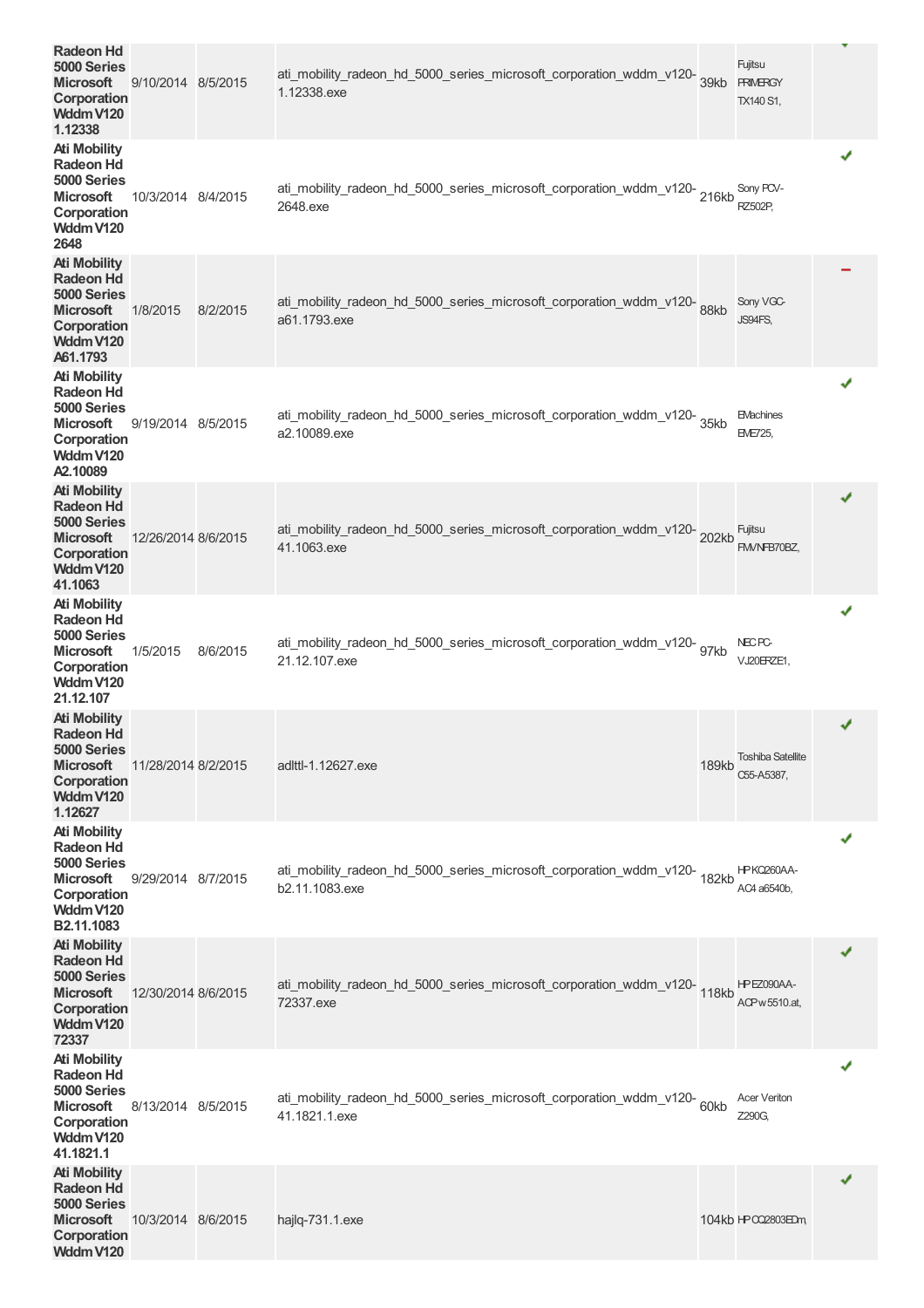| 731.1                                                                                                                           |                      |                                                                                                         |      |                                      |   |
|---------------------------------------------------------------------------------------------------------------------------------|----------------------|---------------------------------------------------------------------------------------------------------|------|--------------------------------------|---|
| <b>Ati Mobility</b><br><b>Radeon Hd</b><br>5000 Series<br><b>Microsoft</b><br>Corporation<br>Wddm V120<br>81.1801.1             | 11/12/2014 8/10/2015 | ati_mobility_radeon_hd_5000_series_microsoft_corporation_wddm_v120-<br>156kb LGA540-D,<br>81.1801.1.exe |      |                                      |   |
| <b>Ati Mobility</b><br><b>Radeon Hd</b><br>5000 Series<br>Microsoft 9/11/2014 8/5/2015<br>Corporation<br>Wddm V120<br>31.131.16 |                      | ati_mobility_radeon_hd_5000_series_microsoft_corporation_wddm_v120-107kb<br>31.131.16.exe               |      | LG E500-<br>S.AP22R1.                | ✔ |
| <b>Ati Mobility</b><br><b>Radeon Hd</b><br>5000 Series<br><b>Microsoft</b><br>Corporation<br>Wddm V120<br>722.198               | 10/1/2014 8/7/2015   | xmceifdad-722.198.exe                                                                                   | 87kb | NEC <sub>PC</sub><br><b>LL700GD,</b> |   |
| <b>Ati Mobility</b><br><b>Radeon Hd</b><br>5000 Series<br><b>Microsoft</b><br>Corporation<br>Wddm V120<br>33684                 | 11/2/2014 8/5/2015   | ati_mobility_radeon_hd_5000_series_microsoft_corporation_wddm_v120-210kb<br>33684.exe                   |      | Gigabyte 946GM-<br>S <sub>2</sub>    | ✔ |

### **Typical Driver constellation for scanned computers:**

#### **Data derived from 852 scans made on these 377 computers from 8/27/2014 to 7/31/2015:**

HP HP Compaq dc7600 Small Form Facto, HP H8-1445, IBM8427CDU, LG X110-L.A7SPE, IBM2888W5S, ASUS K84L, NEC PC-MY18AESETM81, NEC PC-VJ26MLZCB, HPDT280A-ABU t480.uk, IBM812235U, Lenovo ThinkStation D20, NEC Express5800/120Eh [N8100-1287, HPPS235AA-ABF m1280.f, MSI MS-16GN, LG 15U530-GT30K, Acer Aspire 7740,NECPC-LL3508D,HPVN465AA-UUWHPE-010sc, SonySVS1312AJA,HCL Infosystems APM88-GS, Toshiba SATELLITEC850-12M, MSI MS-9899, Fujitsu D3161-B1, LG S550-GE6AK, NEC VERSAL2100 RND41065495, HP GQ524AA-ABE a6219.es, CdcPointSpa CX-7592, Fujitsu FMVF77DDRC, Toshiba Dynabook CX/45H, Panasonic CF-19HH165NW, SAMSUN P580, HP Compaq nx9020, HP KZ848AAR-ABA a6510t, Sony PCG-FX33S\_BP, NEC PC-VK24LFW23RZH, Lenovo ThinkCentre M72e,Compaq EP103AA-ABUSR1709UKGB610, IBM84822RU,HP1618,HPNC787AA-AKL s3789d,HPHPCompaq nc4010, NEC PC-VJ22MAUEHTXV, Toshiba Dynabook T350/34BCS, HP H9-1390ef, AOpen MP65, IBM2373B37, IBM1834RUG, Acer TravelMate 250, Toshiba Satellite T130-11U, Fujitsu AMILOXi 2528,HPP9843A-ABF712, Packard Bell EASYNOTE\_MX61-B-026, SonyVGN-SR190P, Fujitsu FMVNP2PL,HPS5-1310t, Lenovo 6458V35, IBM 8187SYU, LGRD580-UAD18E, HPHPd330 ST, Acer Predator G7760, LGRB380-AAFLGL, Acer Aspire 1825, Dell PowerEdge R905, HP NM920AA-ABU m9639uk, HP Presario 2200, HP GU508AA-B14 m9080.be, Compaq EJ284AA-ABF SR1622FR FR540, NEC EASYNOTE P910R00406, IBM ThinkCentre S50, Sony VGX-X90P, Sony VPCEC1A4E,HPKX781AV-ABJ p6120jp,Compaq Presario 2700EA470024-565, SonyVGN-TZ35AN, Lenovo 2349JL0,HPBN744AA#ABG,Compaq ED879AA-ABA SR1638NXNA540, WIPRO WNBOBM4930-EK-0015, HP RJ788AA-ABAa1613w, ZEPTO Znote 6515WD, Supermicro X7QC3, Panasonic CF-S8HYEPDR, HP FJ454AA-AC4 s3620b, Sony VGNZ798Y/X, IBM8215WBM, NEC PC-VK22EAZHB, Toshiba Satellite C660-M21U, HP Pavilion ze5400, Nvidia MCP7A-ION, Sony SVF14N15CLB, HP PS384AA-B1U d1291.se, TSINGHUATONGFANG H61H2-TAIO, Sony VGN-FW43G\_B, Toshiba PSC0LA-01C01H, HP AY633AA-ABA p6313w, IBMEserver xSeries 335 -[8676LSX, SonyVGN-NS220TH, SonyVPCY119FJ, PanasonicCF-Y4HW8AXR,GatewayP-6318u HSN,Gigabyte T1005,HPFJ422AA-UUWa6551.sc, Lenovo 209022U, Dialogue Flybook VM, SonyVPCW217AG,GatewayE-9520T, SonyVGN-FW17GU\_H, SonySVE15127CAP, Acer PredatorG7760,Gigabyte W551, IBM25296AG, LG E300-A.CB20A,HPProLiantDL360G5, SonySVF1521R2EW, SonyVGN-TZ31XN\_B,Compaq PX697AA-ABZSR1419ITIT520, Lenovo ThinkPad T530i, LGS1-PRIDE, Toshiba SATELLITE C55-A-1CR, Sun Mcrosystems Munich, LG R580-UP75K, HP G5360fr-m, Toshiba SATELLITE C870-162, Fujitsu FM/8NU1LC5, Samsung 200B4Z/S01TH, Lenovo ThinkPad Edge E330, PanasonicCF-72TCJWZPM, IBM8172KMG,Compaq NC696AA-ABASR5000,HPP9921A-ABA743c, PanasonicCF-51CCKDRBE, SonyVGN-Z17GN\_B, MSI MS-1727,HPRY869AA-ABAm8067c,HPRS898AA-B14 t3740.be,Dimotion PCDO5V3, IBM8189WB2, Toshiba Dynabook Satellite L45 240E/HD, IBM Eserver xSeries 346-[8840ECY, IBYTE AS471100, Ipex I.T.G GOC Guardfish series, Sony VGN-SZ77TN\_C, HP KJ417AA-AB4 s3480d, IBM 6221MFG,HP610-1110es,HPNM798AA-UUZIQ532ch, AnabelleBArgyle M261V, Toshiba SATELLITEC870-12E, LGP1-J455R,HPHPProBook 4530s, Samsung RV409/RV509/RV709, IBM26523CU, IBM8307GU7, Sony VGN-UX490N, HP HP Compaq DC5850, HP Presario 2500, Toshiba Satellite A130, Dell Precision T7610, INVESTRONICAP60,HP810-150se,OEGStone CS-B, SonyVGN-FW148J, SonyVGN-BX94PS, ATTRILINEPROFI 61, Leading Edge LECC2600, IBMIBMSystem x3400 M3 Server -[7379Z7X, Gateway GT5418E, Lenovo ThinkPad W510, Acer Aspire M1641, HP FR449AA-ABU s3621uk, HP Compaq CQ62, HP PL499AA-UUZt760.ch, Gigabyte P35-S3, Sony VNG-FE25TP, ICP/IEi B216, NEC PC-VL5707D1Y, ASUS C90P, HP BN744A4#ABG, Fujitsu FMXD0AH2Z, HP KT541AA-UUB a6528hk, Panasonic CF-N10EYADR, Lenovo 73952GL, Supermicro C2SBC-Q, Gateway 6020GZ, Lenovo 3000 N100 Notebook, Sony SVT21219DJB, Acer P4LJ0, HP EP187AA-UUZt3319.ch, IBMThinkPad X41, Sweetwater Sound CS400, SAMSUN 100NZA Olidata OLIDATA Gateway DX442S, HP Presario R4000, HP NE502AAR-ABAa6750t, ASUS C90S, Fujitsu FMO53C011, IBM2373X1E, Lenovo 7359W4B, HP EJ210AA-ABS m7270.se, NEC PC-GL26ES9LE, Acer V3-771, Panasonic CF-52ELNFQAM, Lenovo 3484 - DBG, Fujitsu FMVS54DBY, PanasonicCF-19MH207NW,HPHp elite hpe410f, Acer V3-771,HPFQ562AA-A2L m9500f,HPRN657AAR-ABAa1777c, Lenovo ThinkPad Helix,GatewayFX7026, Supermicro P4SAA,HPGU508AA-B14 m9080.be, LGP1-J555R, Zoostorm 7010-0276A, ASUSG750JW,HPHPCompaq nc8430, EMachines EL1330, Gateway 510 sku, NEC PC-MY28FEZR6, Sony VGN-SZ780U, Lenovo ThinkPad SL500, Toshiba Satellite C660-2QQ, Lenovo ThinkPad Helix, HP HP Compaq dc7100 USDT, Lenovo 2689PZG, Lenovo 10245BG, Sony VGN-AW120D, Gigabyte M1022, Toshiba SATELLITE L850-1KZ, LG R460-K.ABLGL, HP Presario R3000, NEC VERSAL2100 RND41065495, IBM ThinkCentre A51p, LGR590-XR7WK, Acer Aspire 9110, HP HP PAVILION DV9000, NEC PC-VJ26MLZCB, Compaq PJ385AA-ABU SR1180UKGB431, NEC PC-VN470GS6R, Seneca Pro318568, HP P1017A-ABE7945, Gateway E-4610D SB, HP EJ254AA-ABF w5269.f, Acer Aspire 18X5PTZ, Lenovo ThinkCentre M71e, Toshiba Satellite A110-293, SonyVGN-FW190CU, IBM81712EU, IBM2652GG4, Prosys P5P800, Shuttle SD10, SonyVgnsz483,GatewayMC7813G,GatewayM250B,GatewayP-171XFX,HPKT435AA-AB3 IQ508d,NECPC-LL750WG1JB,Gateway6020GZ,HPEC577AA-B1Ud4180.se,HP HPE-413at, SonyVGN-AR51J, PanasonicCF-52GCR42AG, Fujitsu Amilo A1665GSeries,GatewayFX6800,HPPS303AA-ABHt870.nl,NECPC-VW978WG01, Panasonic CF-19KHRAXAM, Packard Bell IMEDIA B2501 BE, Gateway P-7803h, MSI SO-7597, Lenovo 7659WH9, ARLT Computer Produkte Mr. Gamer 7-11 R2, HP HP D290 MT, HP RX865AA-ABU t3705.uk, Lenovo ThinkCentre M55p, BYTSPD ByteSpeed LLC, ZOTAC ZBOXNXS-AD11, Sony VGN-FW148J, Lenovo ThinkStation D30 GatewayM-7343U,HPHPPavilion DV6-3206AX,HPEZ090AA-ACPw5510.at, LanixBRAIN4140, EUROCOMPanther 5D, Epson Endeavor AT205, Toshiba SATELLITE C855-1WU, Sony VGN-SZ670N, HP Pavilion G60-418CA, NEC PC-MY21AEZR3, Compaq RR472AA-ABFSR2102FR, HP KJ357AA-B14 a6310.be, Panasonic CF-Y8FW8CJS, Lenovo 6086WKY, PrimeLine Professional-i7, MCJ AMS, Compaq PX700AA-ABZ SR1449IT IT520, NEC PC-VJ12EBBCHCLD, Sony SVE15138CGS, Fujitsu FMVS54DBY,HPPresario R4000, PanasonicCF-19RHRAXPF,Compaq FQ552AA-ABASR5616F, PanasonicCF-74ECBADBM, Acer Aspire 5940G,NECPC-LL770BD, Dell PowerEdge R905, Toshiba Dynabook Satellite T30 173C/5W, HP HP Compaq nc8000, HP DA322A-ABZ 434, Toshiba SATELLITE C855-19N, HP KA856AA-ABF a6314.f,HP520-1000pt, Toshiba SATELLITEL850-1R7, LGN550-PE50K, Packard Bell IMEDIA2450, Toshiba PORTEGEA600, Lenovo ThinkPad Edge E525, LGR560- CR20K, T-Systems T-Systems PCP4PE, Medion E1312,HPGX610AAR-ABAm9180f, IBMIBMeServer m Mem-[7976KJG, SonyVGN-Z41XRD\_B, IBM8114WGZ, IBM 2373WMV, HP PS378AA-ABN t875.no, Fujitsu CELSIUS R920 POWER, Compaq PX700AA-ABZ SR1449IT IT520, SAMSUN SQ1S, Fujitsu FMNP2PL, Dell Precision WorkStation 420 MT, Compaq RK531AA-ABG SR1985AN AP680, HP Presario V6000, HP HP Compaq 7900, Lenovo 1S16800367700DD, Gateway MX6027H, IBM 8184RUM,HPHPdc5000 uT, SonyVPCW21Z1E,HPPS282AA-ABZm1280.it,Compaq NC109AA-ABHSR5422NL, SonyVPCCW2S1R,GatewayE-4610DSB, Lenovo